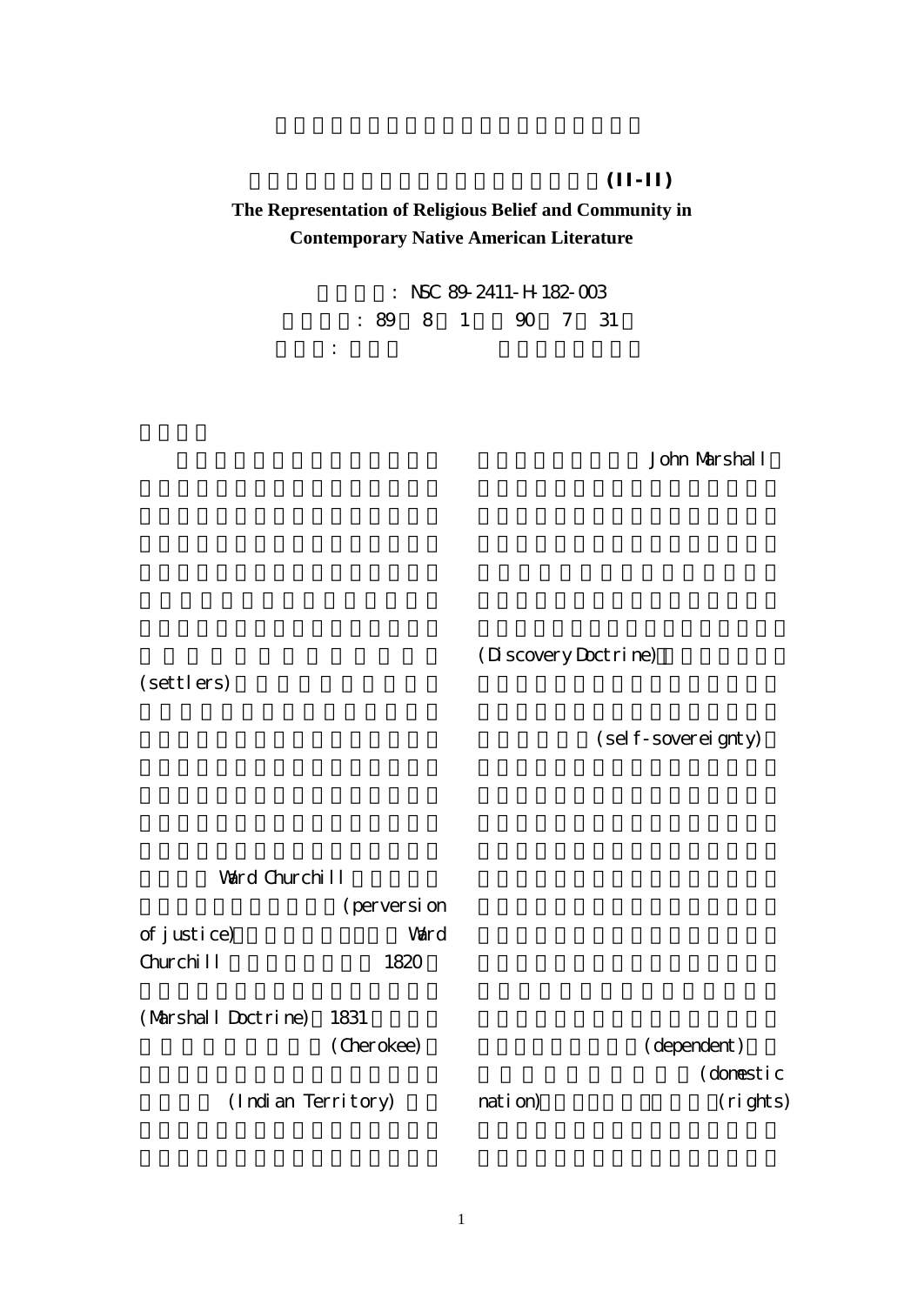(Churchill,

403-7)

(the right of conquest) 1830 述,環繞在新/舊世界,文明國家/  $/$ 

(policy of extermination)

1830

 $\zeta$ ), 1871 Churchill John Marshall Allen Chadwick Erdrich Welch (rights) Erdrcih, Welch, Silko, McNickle Mourning Dove  $Erdrich \ll \gg McN|ckle \ll$ 被圍者>>等歷史小說 Mourning  $Dove \qquad \qquad << \qquad >>$ 1830 1930

Steve Newcomb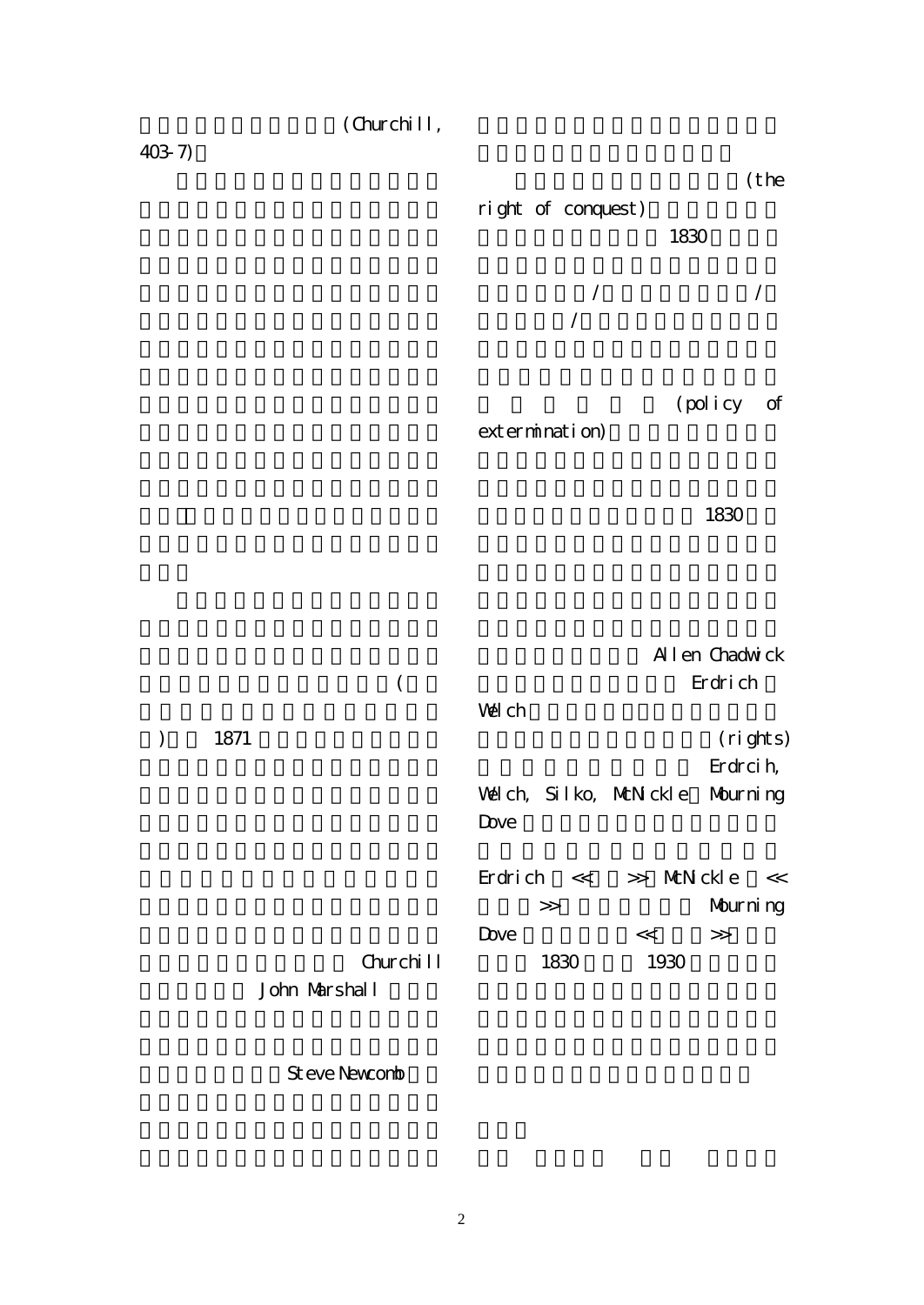## (Abstract)

Within 500 years, for whatever physical or socio-political reasons, Native Americans are compelled to give up their lands, involuntarily migrating from one place to another. Having been marginalized (or expelled) from the mainstream legal institutions, which write and enact the legal rights of the American citizens, Native Americans have been deprived of not only legal rights but land rights. For centuries, Native Americans have made it the ultimate goal of their tribes: to protest against the injustice inflicted on them and to fight back the legal rights to lands which they have possessed since "the time immemorial." This battle for rights and justice with the federal governments of the United States started as early as the establishment of the New Nation after the American Revolution. In the nineteenth century, Native Americans were legally denied the sovereign rights and status, because their occupancy of the land was thought to be a block to the Western expansion of the United States. The emergence of "The Marshall Doctrine" gives the federal government a legitimate status to wage a "just" war against the indigenous people if the latter refuse to give up their property or if they stand up to defend the land to be expropriated by the government. The Marshall Doctrine, which gives an "absurd" interpretation of the adopted

Discovery Doctrine to the advantage of the white land owners, is criticized by Native American scholars like Ward Churchill as an example of the "perversions of justice." And the Discovery Doctrine, which was formulated by the Pope Nicholas in 1492 to grant the rights of land only to the "Christian" discovers, was also condemned by scholars like Steven Newcomb to be the origin of injustice that carried "the legacy of fifteenth century religious prejudice." The encroachment of Christianity certainly shatters the traditional beliefs and social structures of the Native Americans.

Since the 1830s, the United States have enacted a series of land policies under the name of constructing a modernized New Nation. The drawing of Indian Territory, the quest for Manifest Destiny, the idea of Western Expansionism, the passage and the enactment of the Removal Act, the Allotment Act, and the relocation policy and so on all put the destiny of Native Americans into trial. After American Revolution, Native Americans faced not only the so-called "perversion of justice" but also the breach of treaty, which they used to sign as an "independent" sovereignty (or nation) with the government on the basis of mutual trust and friendship. The discourse of treaty, as Allen Chadwick studies, has been displayed in the historical novels of Louise Erdrich and James Welch. The search for justice also manifested in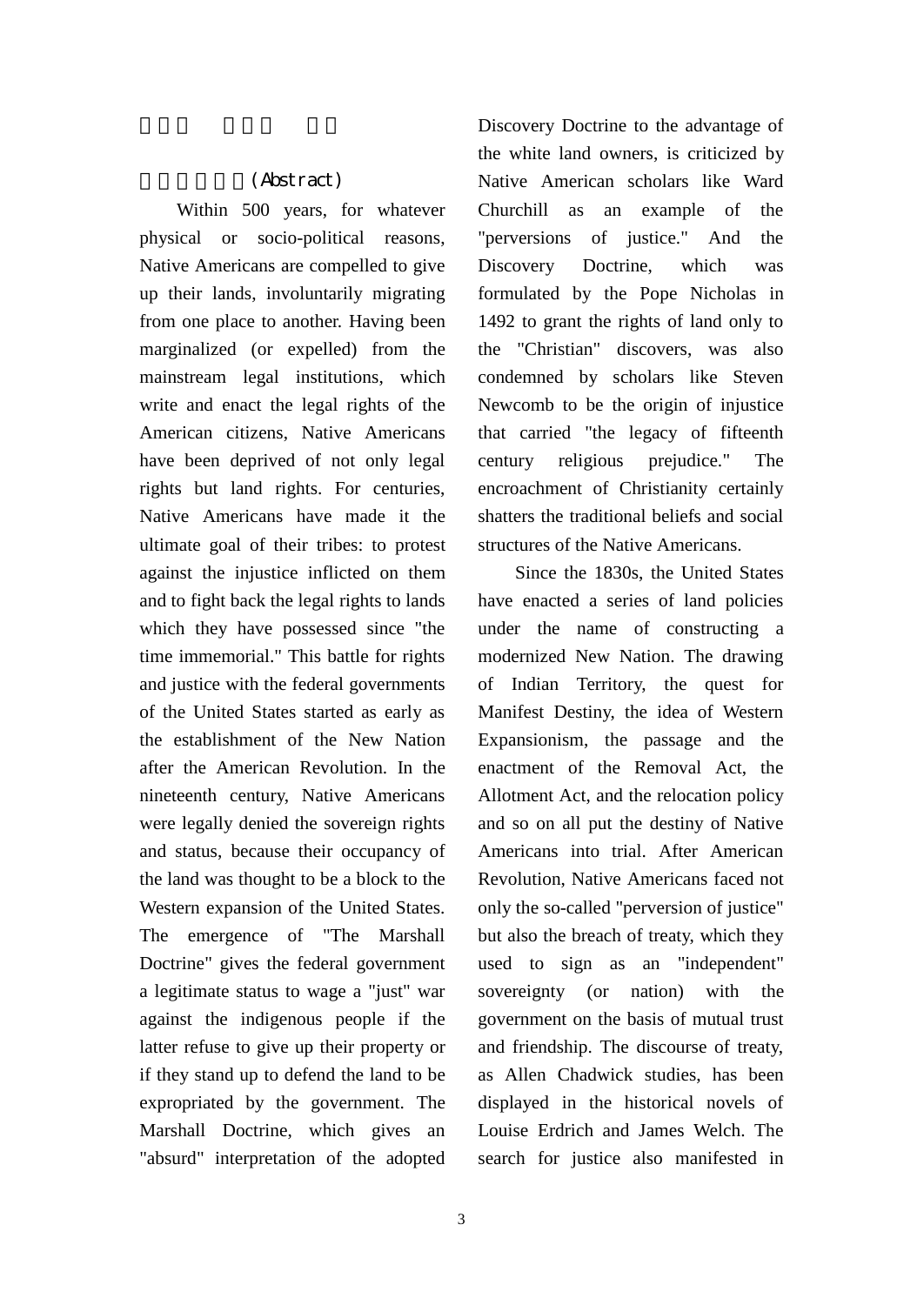series of Native American novels since the 1830s. This study thus intends to analyze the historical novels by Louise Erdrich (*Tracks*) and Scott McNickle (*The Surrounded*) and the autobiographical novel by Mourning Dove (*Cogewea*) to explore the issues concerning religion, land, policy, justice and the law. The objective is to examine the way in which Native American writers deal with the legal and moral problems created by the ideological and legal oppressions of the institutions.

Key words

| justice     | legal rights                    |
|-------------|---------------------------------|
|             | moral rights federal government |
| land policy | treaty                          |

|              | 1970 |                                  | Vi ne                                           |                                       |
|--------------|------|----------------------------------|-------------------------------------------------|---------------------------------------|
| Deloria, Jr. |      | <<                               | >>God                                           |                                       |
| is Red       |      |                                  |                                                 | Allen, Chadwick. "Postcolonial Theory |
|              |      |                                  |                                                 | and the Discourse of Treaties."       |
|              |      |                                  |                                                 | <i>American Quarterly</i> 52.1 (Mar.  |
|              |      | Vi ne                            | $2000$ : 59-89.                                 |                                       |
| Deloria, Jr. |      |                                  | Churchill, Ward. "Perversions of Justice:       |                                       |
|              |      | A Native-American Examination of |                                                 |                                       |
|              |      |                                  |                                                 | the Doctrine of U.S. Rights to        |
|              |      |                                  |                                                 | Occupancy in North America." In       |
|              |      |                                  |                                                 | Ethics: Classical Western Texts in    |
|              |      |                                  |                                                 | <b>Feminist and Multicultural</b>     |
|              |      |                                  |                                                 | Perspectives. James P. Sterba. New    |
|              |      |                                  |                                                 | York: Oxford UP, 2000. 527-533.       |
|              |      |                                  | Erdrich, Louis. <i>Tracks</i> . New York, N.Y.: |                                       |
|              |      | HarperFlamingo, 1988.            |                                                 |                                       |
|              |      |                                  |                                                 | Gibson, Andrew. Postmodernity, Ethics |
|              |      |                                  |                                                 | and the Novel: From Leavis to         |
|              |      |                                  |                                                 |                                       |